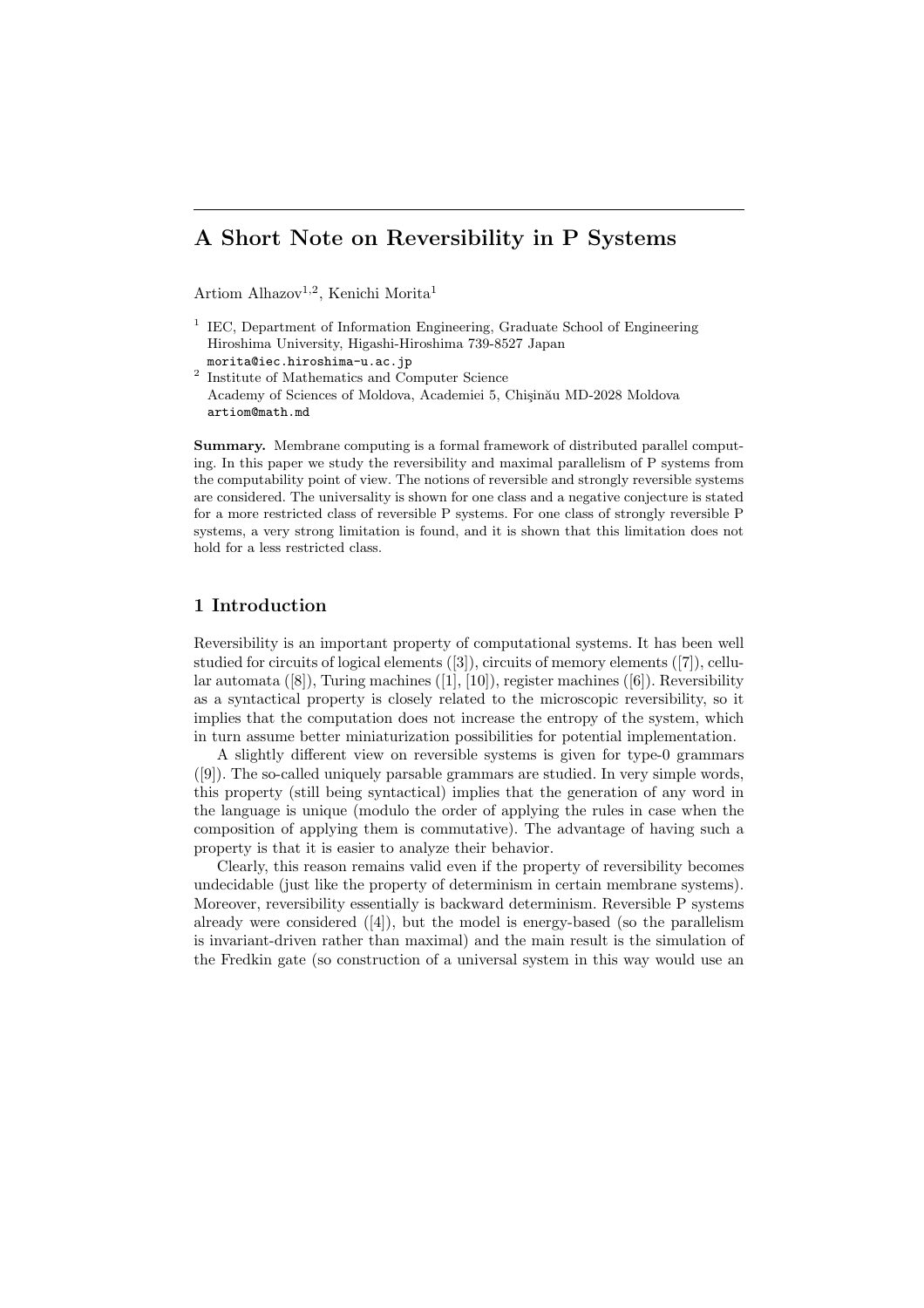#### 24 A. Alhazov, K. Morita

infinite structure). In this paper we focus on the interplay between reversibility and maximal parallelism, from the viewpoint of computability.

# 2 Definitions

In this paper we illustrate the reversibility concepts on P systems with symport/antiport and one membrane, sometimes with inhibitors or priorities. For simplicity, we also assume that the environment contains an unbounded supply of all objects. The system thus can be defined by the alphabet, the initial multiset, the set of rules associated to the membrane, and the set of terminal objects. Throughout this paper we represent multisets by strings. We write an antiport rule sending a multiset x out and bringing a multiset y in as  $x/y$ , and the symport case corresponds to  $y = \lambda$ . If a rule has inhibitor a, we write it as  $x/y_{\text{max}}$ . The priority relationship is denoted by  $>$ . It is not difficult to generalize the definitions for the models with multiple membranes and changing membrane structure, but it is not important here.

Consider a P system  $\Pi$  with alphabet O. In our setting, a configuration is defined by the multiset of objects inside the membrane, represented by some string  $u \in O^*$ . The space C of configurations is essentially |O|-dimensional space with non-negative integer coordinates. We use the usual definitions of maximally parallel transition ([11]). It induces an infinite graph of  $\mathcal C$ . Notice that the halting configurations (and only them) have out-degree zero.

We call  $\Pi$  strongly reversible if every configuration has in-degree at most one. We call  $\Pi$  reversible if every reachable configuration has in-degree at most one.

A property equivalent to reversibility is determinism of a dual P system ([2]).

The result of a halting computation is the number of terminal objects inside the membrane when the system halts. The set  $N(\Pi)$  of numbers generated by a P system  $\Pi$  is the set of results of all its computations. The family of number sets generated by reversible P systems with features  $\alpha$  is denoted by  $NrOP_1(\alpha)_T$ , where  $\alpha \subseteq \{sym_*, anti_*, inh, Pri\}$  and the braces of the set notation are omitted. Subscript  $T$  means that only terminal objects contribute to the result of computations; if  $T = 0$ , we may omit specifying it in the description and we then also omit the subscript  $T$  in the notation. To bound the weight (i.e., maximal number of objects sent in a direction) of symport or antiport rule, associated ∗ is replaced by the actual number. For strong reversible systems, we replace in the notation  $r$ by  $r_{s}$ .

#### 2.1 Register machines

In this paper we consider register machines with increment, unconditional decrement and test instructions, see also [6].

A register machine is a tuple  $M = (n, Q, q_0, q_f, I)$  where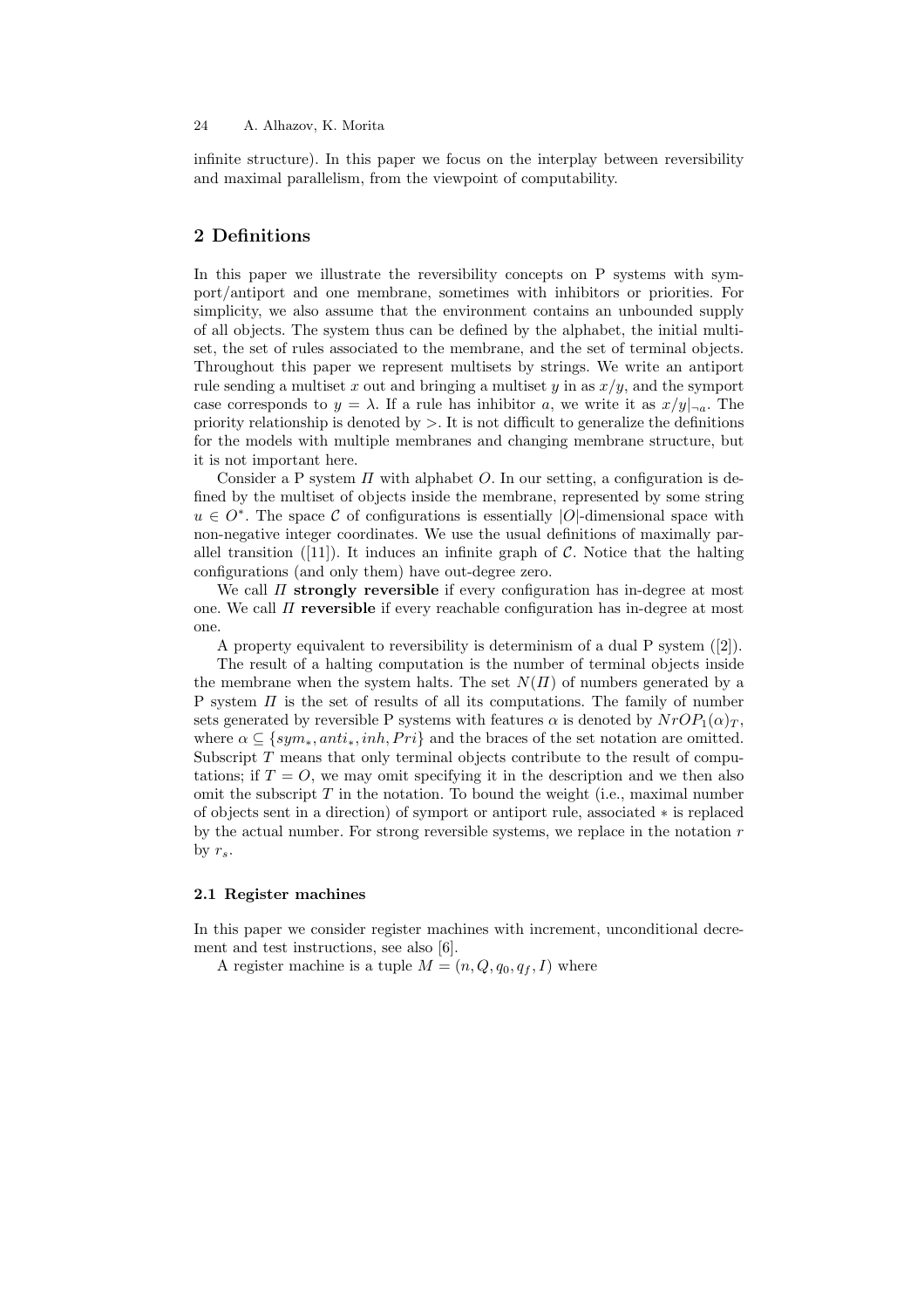- $n$  is the number of registers;
- I is a set of instructions labeled by elements of  $Q$ ;
- $q_0 \in Q$  is the initial label;
- $q_f \in Q$  is the final label.

The allowed instructions are:

- $(q : i^{\prime}, q', q'')$  jump to instruction  $q''$  if the contents of register i is zero, otherwise proceed to instruction  $q'$ ;
- $(q : i+, q', q'')$  add one to the contents of register i and proceed to either instruction  $q'$  or  $q''$ , non-deterministically;
- $(q : i-, q', q'')$  subtract one from the contents of register i and proceed to either instruction  $q'$  or  $q''$ , non-deterministically;
- $(q_f : halt)$  finish the computation; it is a unique instruction with label  $q_f$ .

If  $q' = q''$  for every instruction  $(q : i+, q', q'')$  and for every instruction  $(q : i, q', q'')$  $i-, q', q'$ , then the machine is called deterministic.

A register machine is called reversible if for some state  $q$  there is more than one instruction leading to it, then exactly two exist, they test the same register, one leads to q if the register is zero and the other one leads to  $q$  if the register is positive. More formally, for any two different instructions  $(q_1 : i_1\alpha_1, q'_1, q''_1)$  and  $(q_2 : i_2 \alpha_2, q'_2, q''_2)$ , it holds that  $q'_1 \neq q'_2$  and  $q''_1 \neq q''_2$ . Moreover,

if 
$$
q'_1 = q''_2
$$
 or  $q''_1 = q'_2$ , then  $\alpha_1 = \alpha_2 = ?$  and  $i_1 = i_2$ .

It has been shown ([6]) that reversible register machines are universal. It follows that non-deterministic reversible register machines can generate any recursively enumerable set of non-negative integers as a value of the first register by all its possible computations starting from all registers having zero value.

# 3 Examples and Universality

We now present a few examples to illustrate the definitions.

Example 0: Consider a P system  $\Pi_0 = (\{a, b\}, a, \{a/ab\})$ . It is strongly reversible (for a preimage, remove as many copies of b as there are copies of  $a$ , in case it is possible and there is at least one copy of  $a$ ), but no halting configuration is reachable. Therefore,  $\emptyset \in \mathit{Nr}_sOP_1(anti_*)$ .

Example 1: Consider a P system  $\Pi_1 = (\{a, b, c\}, a, \{a/ab, a/c\})$ . It generates the set of positive integers and it is reversible (for the preimage, replace  $c$  with a or ab with b), but not strongly reversible (e.g.,  $aa \Rightarrow cc$  and  $ac \Rightarrow cc$ ). Hence,  $\mathbb{N}_+ \in NrOP(anti_2).$ 

Example 2: Consider a P system  $\Pi_2 = (\{a, b\}, aa, \{aa/ab, ab/bbb\})$ . It is reversible (aa has in-degree 0, while ab and bbb have in-degree 1, and no other configuration is reachable), but not strongly reversible (e.g.,  $aab \Rightarrow abbb$  and  $aabb \Rightarrow abbb$ ).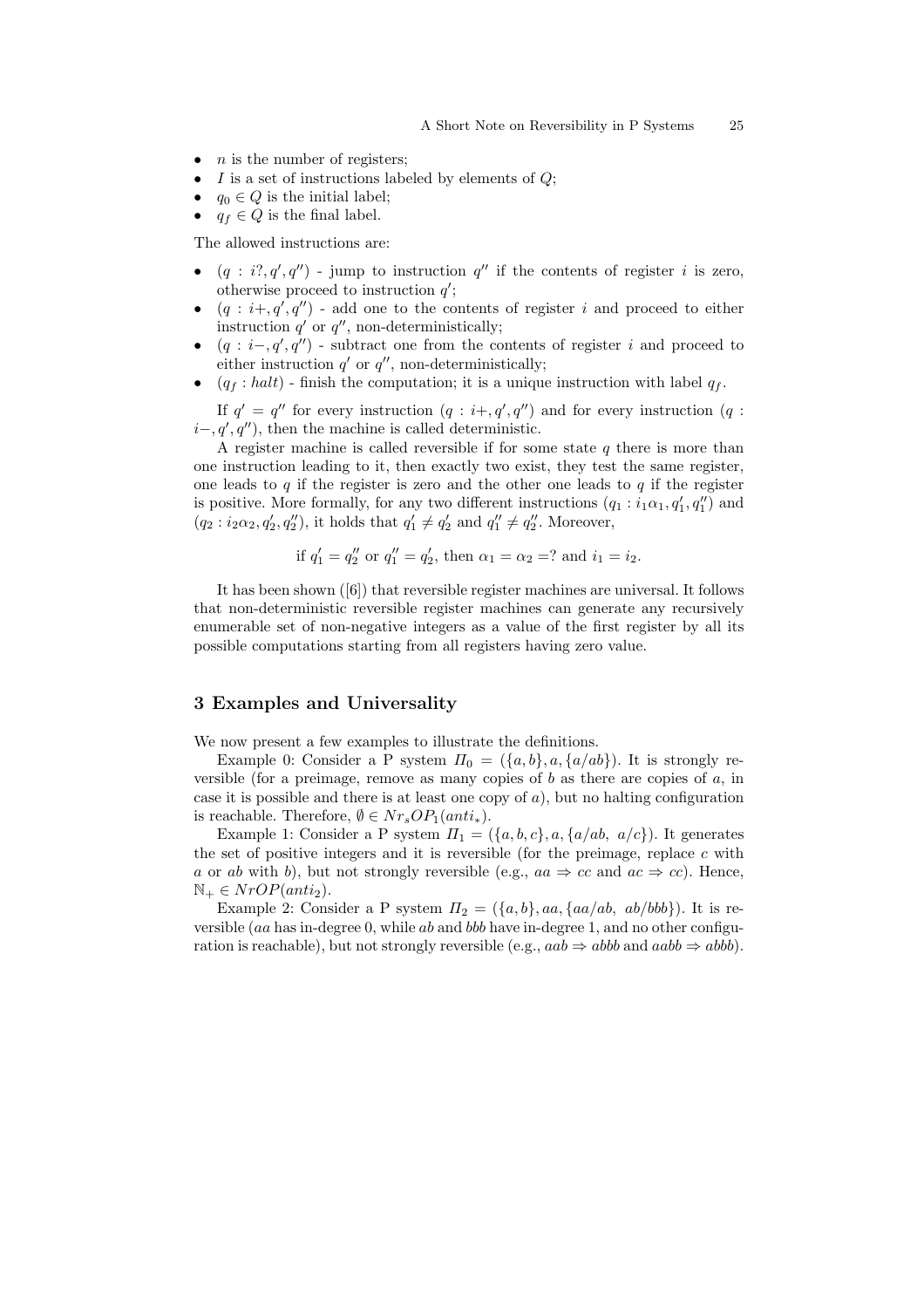#### 26 A. Alhazov, K. Morita

Example 3: Any P system with a rule  $x/\lambda$ ,  $x \in O^+$ , is not reversible. Therefore, symport rules cannot be actually used in a reversible P systems with one membrane.

Example 4: Any P system with rules  $x_1/y$ ,  $x_2/y$  that applied at least one of them in some computation is not reversible.

We now show that reversible P systems with either inhibitors or priorities are universal.

**Theorem 1.**  $NrOP_1(anti_2, Pri)_T = NrOP_1(anti_2, inh)_T = NRE$ .

Proof. We reduce the theorem statement to the claim that such P systems simulate the work of any reversible register machine  $M = (n, Q, q_0, q_f, I)$ . Consider a P system

$$
\Pi = (O, q_0, R, \{r_1\}), \text{ where}
$$
\n
$$
O = \{r_i \mid 1 \le i \le n\} \cup Q,
$$
\n
$$
R = \{q/q'r_i, q/q''r_i \mid (q : i+, q', q'') \in I\}
$$
\n
$$
\cup \{qr_i/q', qr_i/q'' \mid (q : i-, q', q'') \in I\} \cup R_t,
$$
\n
$$
R_t = \{q/q''|_{\neg r_i}, qr_i/q'r_i \mid (q : i?, q', q'') \in I\}.
$$

Inhibitors can be replaced by priorities by redefining  $R_t$  as follows.

$$
R_t = \{qr_i/q'r_i > q/q'' \mid (q:i?, q', q'') \in I\}.
$$

Since there is a bijection between the configurations of  $\Pi$  containing one symbol from  $Q$  and the configurations of  $M$ , the reversibility of  $\Pi$  follows from the correctness of simulation, the reversibility of  $M$ , and from the fact that the number of symbols from  $Q$  is preserved by transitions of  $\Pi$ .

## 4 Limitations

The construction in the theorem above uses both cooperation and additional control. It is natural to ask whether both inhibitors and priorities can be avoided. Yet, consider the following situation. Let  $(p : i?, s, q''), (q : i?, q', s) \in I$ . It is usual for reversible register machines to have this, since the preimage of configuration  $sC$  depends on register i. Nevertheless, P systems with maximal parallelism without additional control can only implement a zero-test by try-and-wait-then-check strategy. In this case, the object containing the information about the register  $p$ finds out the result of checking after a possible action of the object related to the register. Therefore, when the state represented in the configuration of the system changes to  $s$ , it obtains an erroneous preimage representing state  $q$ . This leads to the following

Conjecture 1. Reversible P systems without priorities and without inhibitors are not universal.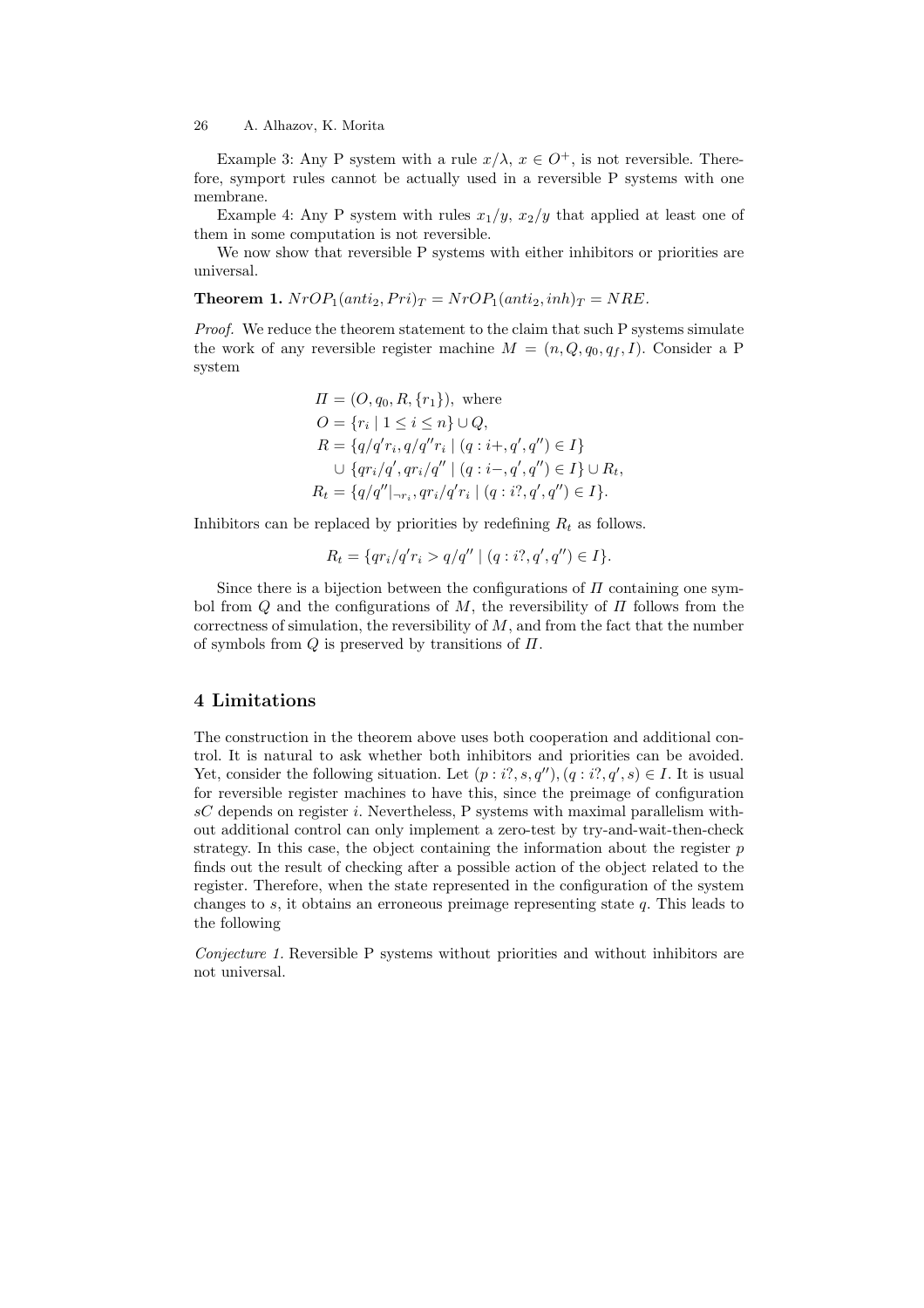Now consider a strongly reversible P system. The following theorem establishes a very serious limitation on such systems if no additional control is used.

**Theorem 2.** In strongly reversible P systems without inhibitors and without priorities, every configuration is either halting or induces only infinite computation(s).

Proof. If the right-hand side of every rule contains a left-hand side of some rule, then the claim holds. Otherwise, let  $x/y$  be a rule of the system such that y does not contain the left-hand side of any rule. Then  $x \Rightarrow y$  and y is a halting configuration. It is not difficult to see that  $xy \Rightarrow yy$  (objects y are idle) and  $xx \Rightarrow yy$  (the rule can be applied twice). Therefore, such a system is not strongly reversible, which proves the theorem.

Therefore, the strongly universal systems without additional control can only generate singletons, i.e.,  $Nr_sOP_1(anti_*)_T = {\{n\} \mid n \in \mathbb{N}\}$ , and only in a degenerate way, i.e., without actually computing.

It turns out that the theorem above does not hold if inhibitors are used. Consider a system  $\Pi_3 = (\{a, b\}, a, \{a/b |_{\neg b}\})$ . If at least one object b is present or no objects a are present, such a configuration is a halting one. Otherwise, all objects a are exchanged by objects b. Therefore, the only possible transitions in the space of all configurations are of the form  $a^n \Rightarrow b^n$ ,  $n > 1$ , and the system is strongly reversible.

## 5 Discussion

We outlined the concepts of reversibility and strong reversibility for P systems, concentrating on the case of symport/antiport rules (possibly with control such as priorities or inhibitors) with one membrane, assuming that the environment contains an unbounded supply of all objects.

We showed that reversible P systems with control are universal, and we conjectured that this result does not hold without control. Moreover, the strongly reversible P systems without control do not halt unless the starting configuration is halting, but this is no longer true if inhibitors are used.

Showing related characterizations might be quite interesting. Many other problems are still open, e.g., reversibility of P systems with active membranes.

#### Acknowledgments

Artiom Alhazov gratefully acknowledges the support of the Japan Society for the Promotion of Science and the Grant-in-Aid for Scientific Research, project 20·08364. He also acknowledges the support by the Science and Technology Center in Ukraine, project 4032.